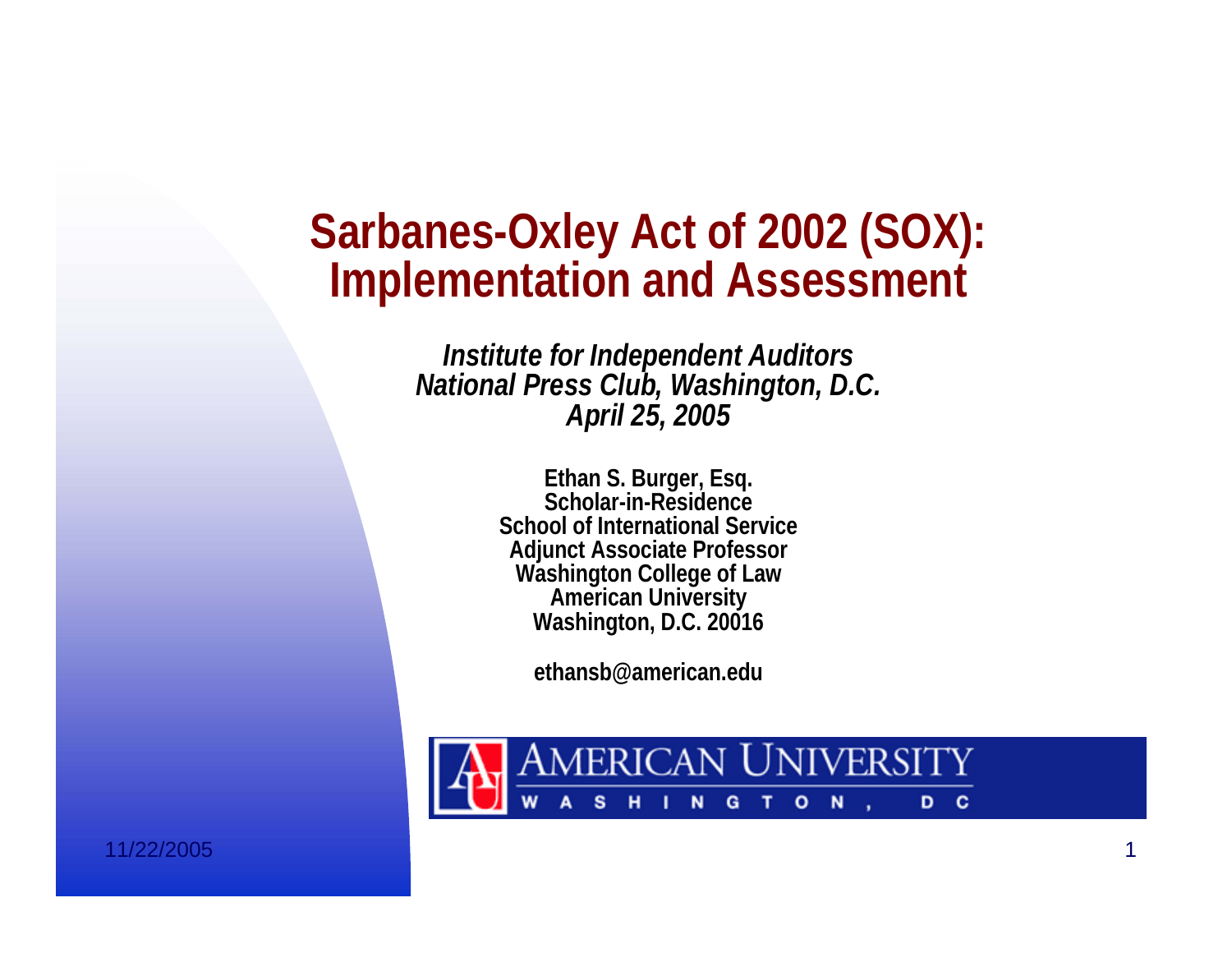#### **Points on a Continuum of Unethical Conduct**

- $\mathcal{L}_{\mathcal{A}}$ **Rape?**
- $\mathbf{r}$ **Burglary/Larceny?**
- $\mathbf{r}$ **Armed Robbery?**
- $\blacksquare$ **Large-scale Drug Trafficking?**
- $\mathbf{r}$  **CFO's Manipulation of Corporate Balance Sheet? Why use the term "white collar" crime?**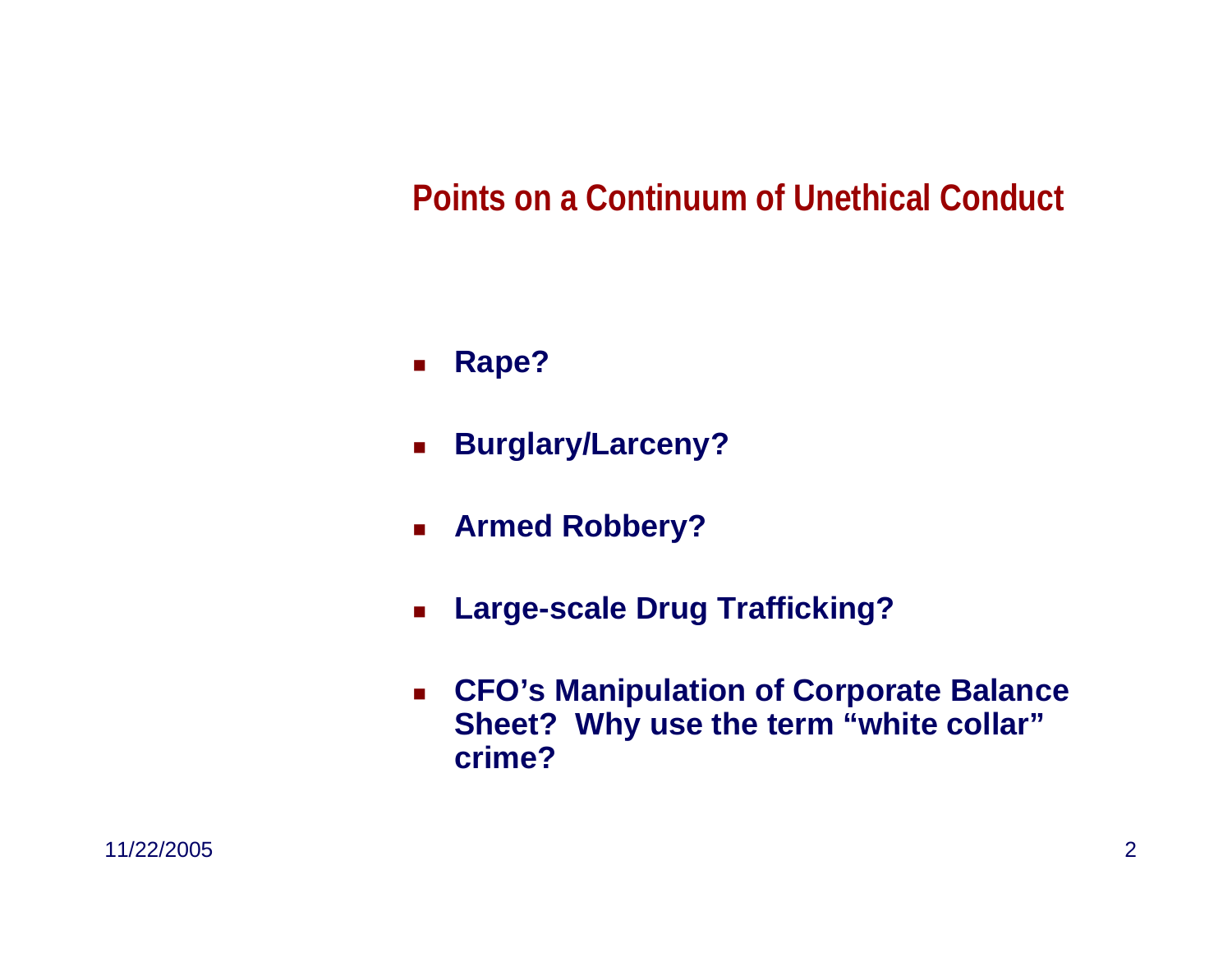**Sarbanes-Oxley Act: A Case Study in Crisis Management?**

- Congress' compelling need to take symbolic action -- SOX.
- Due to globalization, the U.S. Congress cannot operate as if the country is an island.
- **Look for corrective steps through** future amendments and regulations.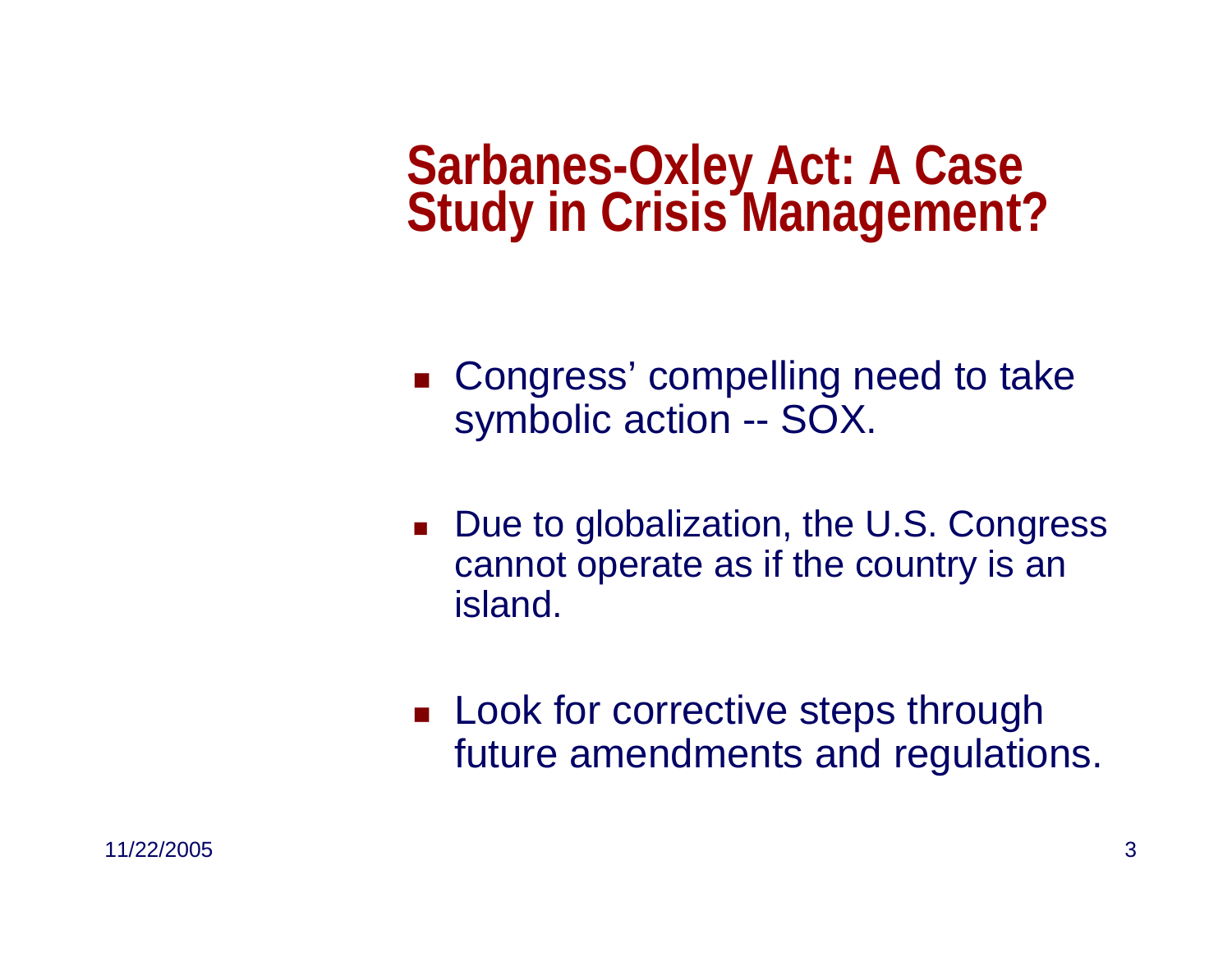## **Analytical Assumptions**

- **Law tends to lag behind business** practices.
- **Complex business law issues must** be examined in an interdisciplinary manner (business, law, macroeconomics, political science, etc).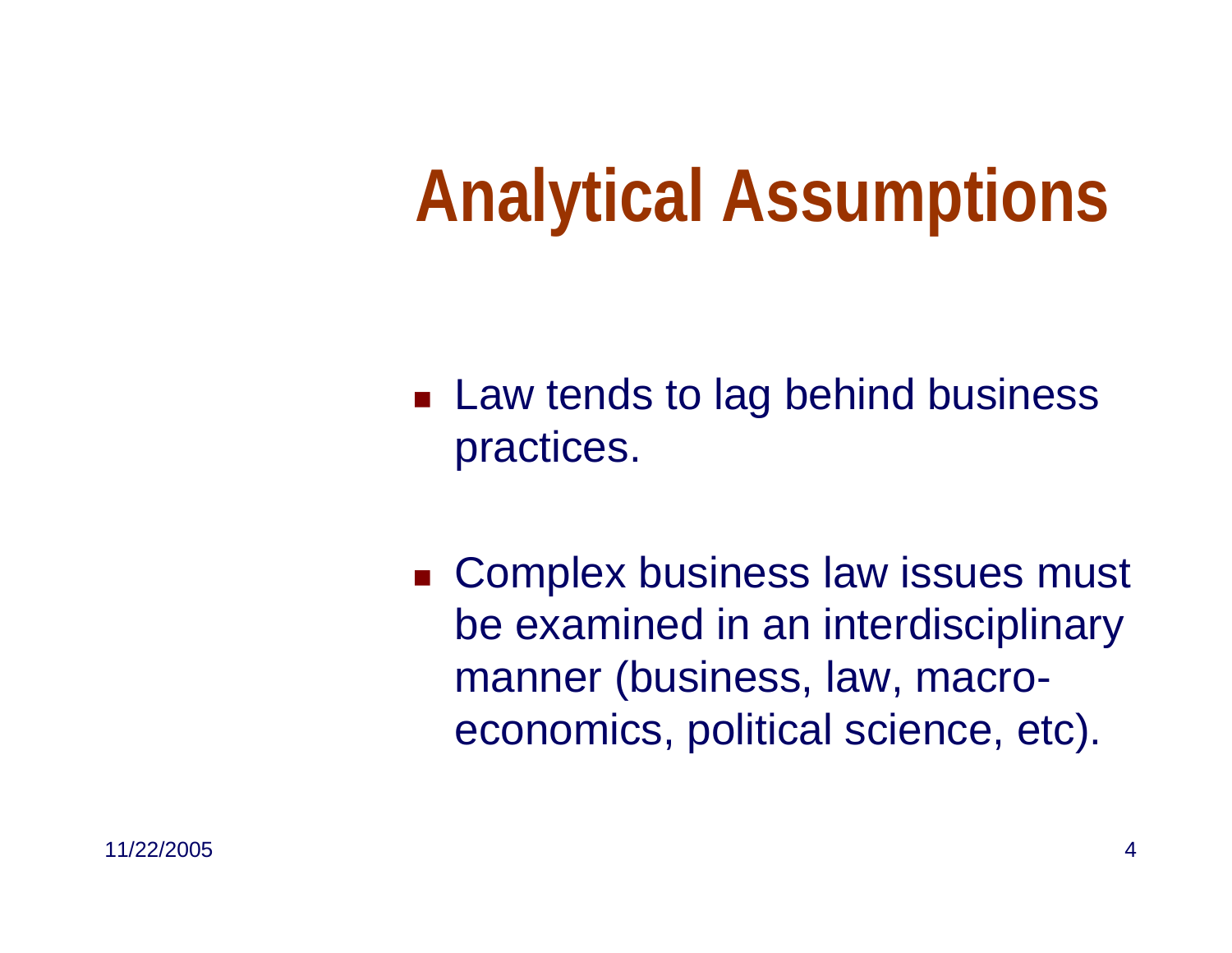# **The Sarbanes-Oxley Act of 2002 at http://news.findlaw.com/hdocs/docs/gwbush/ sarbanesoxley072302.pdf**

- П Goal: Restore confidence in the U.S. stock market.
- $\blacksquare$  Principal Approach: Empower the Securities & Exchange Commission (SEC) & create the Public Company Ac counting Oversight Board (PCAOB).
- L Key changes: (i) increase legal exposure of CEOs and CFOs; (ii) regulate relationship bet ween corporations and auditing firms (ensure auditor 'independence' ); and (iii) enhance corporate disclosures.
- L. Some Undesirable Consequences: (i) lawyers are reluctant to be "gatekeepers"; (ii) some accounting firms abandon auditing services, (iii) high compliance cos ts.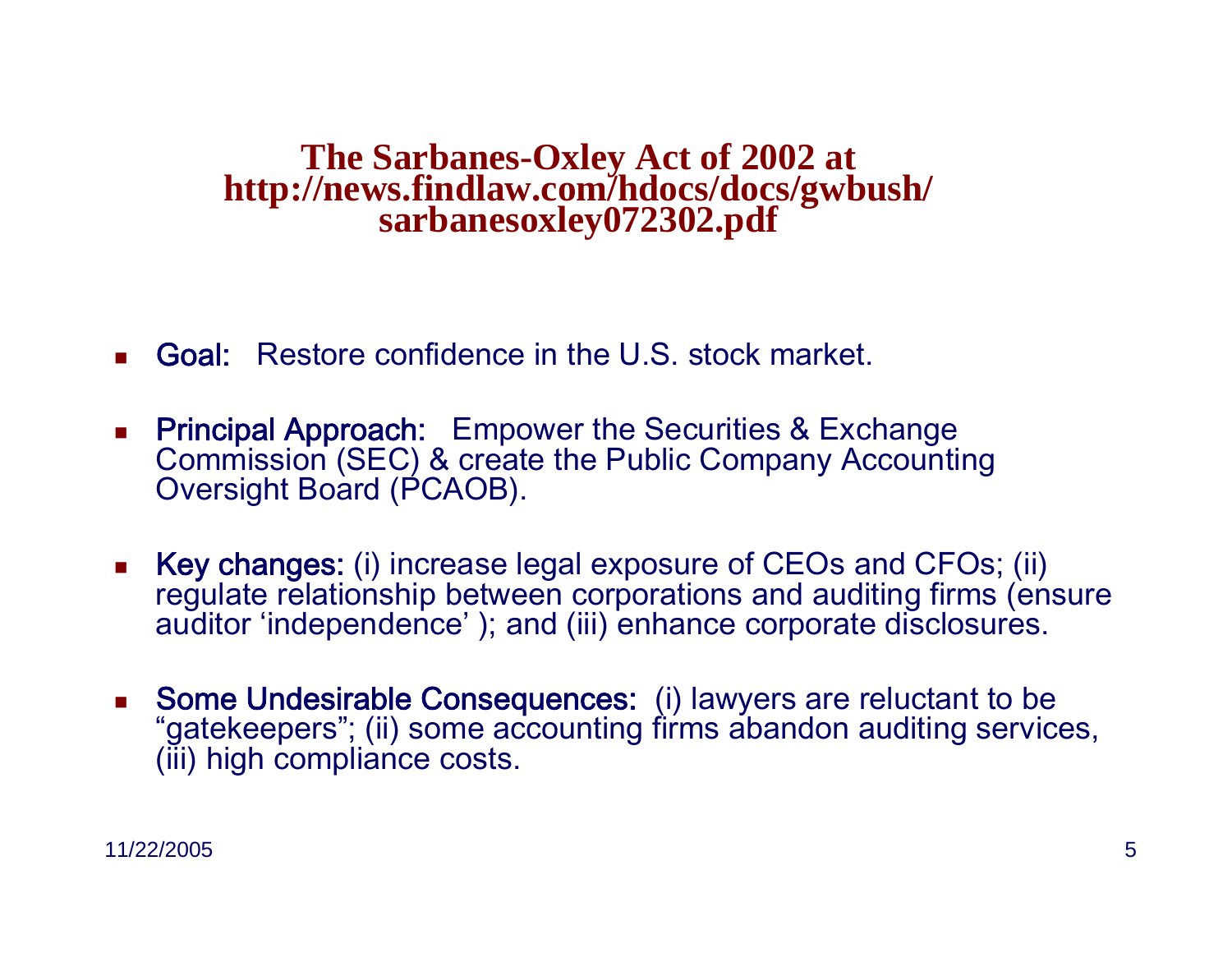# "[C]orporations, their officers and directors, as well as<br>the professionals they retain have developed the 'ethic<br>of technical compliance'."

William H. WidenAssociate Professor of Law at University of Miami

### "It is not an adequate ethical standard to aspire to get through the day without being indicted."

Richard BreedenFormer SEC Chairman

### "The crime is not what is illegal, the crime is what is legal."

Michael Kinsley<br>(then-Editor of the *New Republic)*.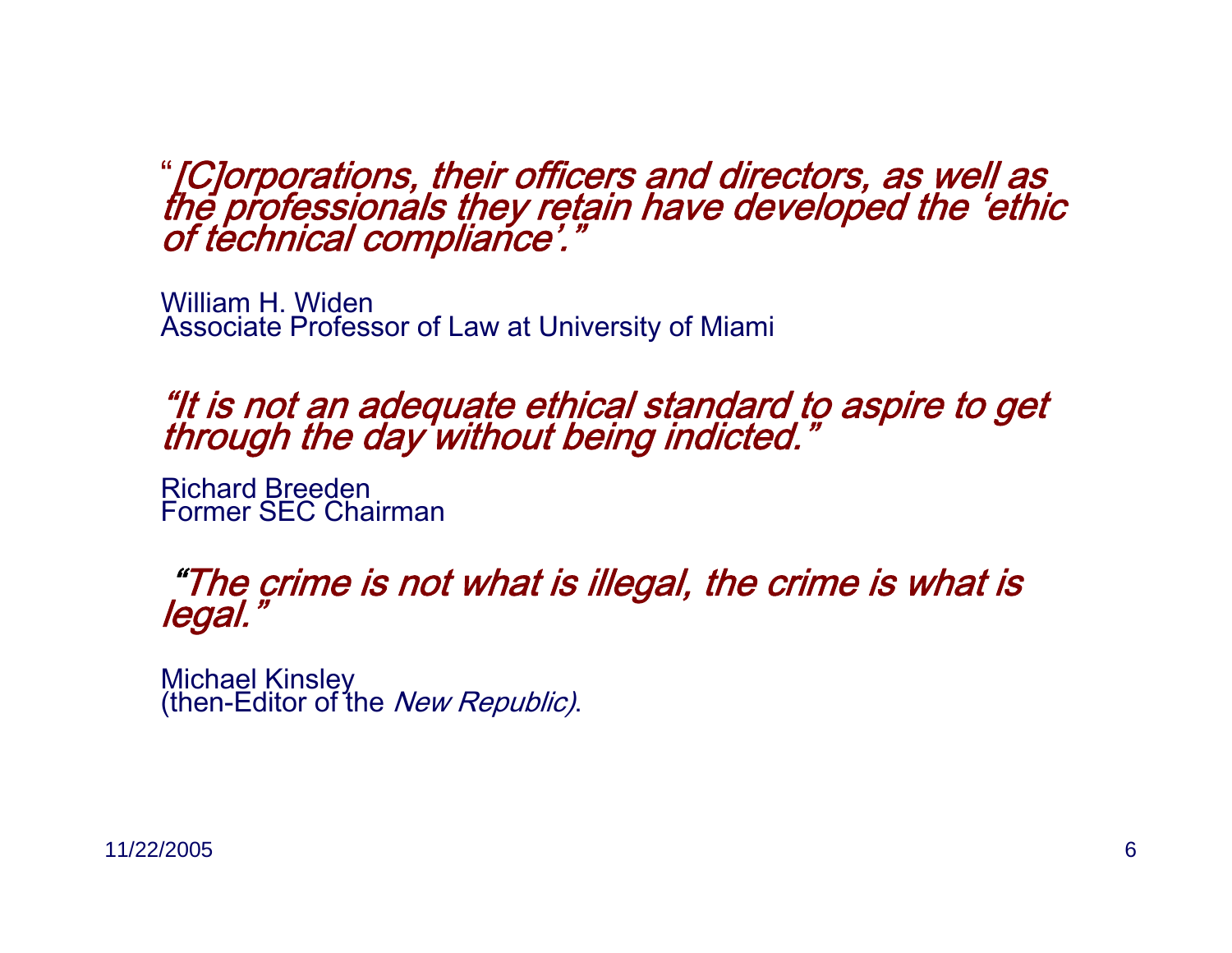### **SOX's Macro-Structure**

- п ■ Title I – Public Company Accounting Oversight Board (partially self-financing).
- **COL** ■ Title II – Auditor Independence (partner rotation was compromise; members of audit committee must be 'independent').
- $\blacksquare$ ■ Title III – Corporate Responsibility (includes: trading blackout periods; note that many features of SOX served to provide norms for privately-held companies).
- $\mathbf{r}$ ■ Title IV – Enhanced Financial Disclosures (Management & Board member: no loans).
- **COL** Title V – Analyst Conflicts of Inter est (difficulty of definition & implementation).
- $\mathbf{r}$ ■ Title VI – Commission Resources and Authority (off-balance sheet transactions).
- $\mathcal{L}_{\mathcal{A}}$ ■ Title VII – Studies and Reports (e.g. auditor concentration, credit ratings, violators and violations, investment banks, mandatory rotation of registered public accounting firms (last item Section 207 by Comptroller General)).
- $\mathcal{L}_{\mathcal{A}}$  Title VIII – Corporate and Criminal Fraud Accountability (enhanced protection for whistleblowers).
- $\blacksquare$ ■ Title IX – White Collar Crime Penalty Enhancement (given level of societal harm – is beheading appropriate?).
- $\mathcal{L}_{\mathcal{A}}$ ■ Title X – Corporate Tax Returns.
- $\mathbf{r}$ Title XI – Corporate Fraud and Accountability**.**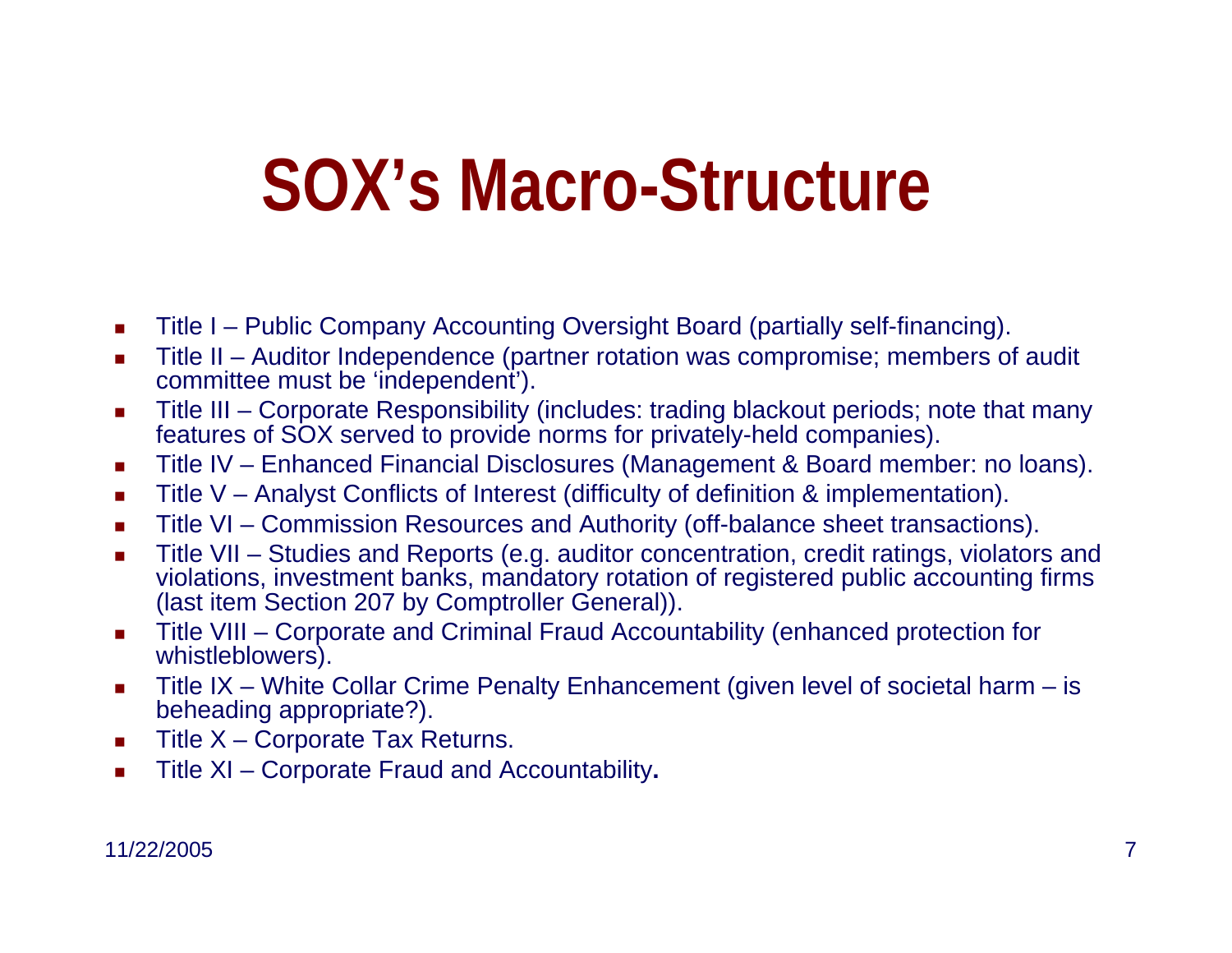#### **SOX's Practical Impact**

- Mandating that audit committees are hired and report to the Board and all members of the audit committee be "independent."
- **Strengthening auditor independence by reducing** the potential for conflicts of interest.
- Enhancing the Commission's investigatory and enforcement powers.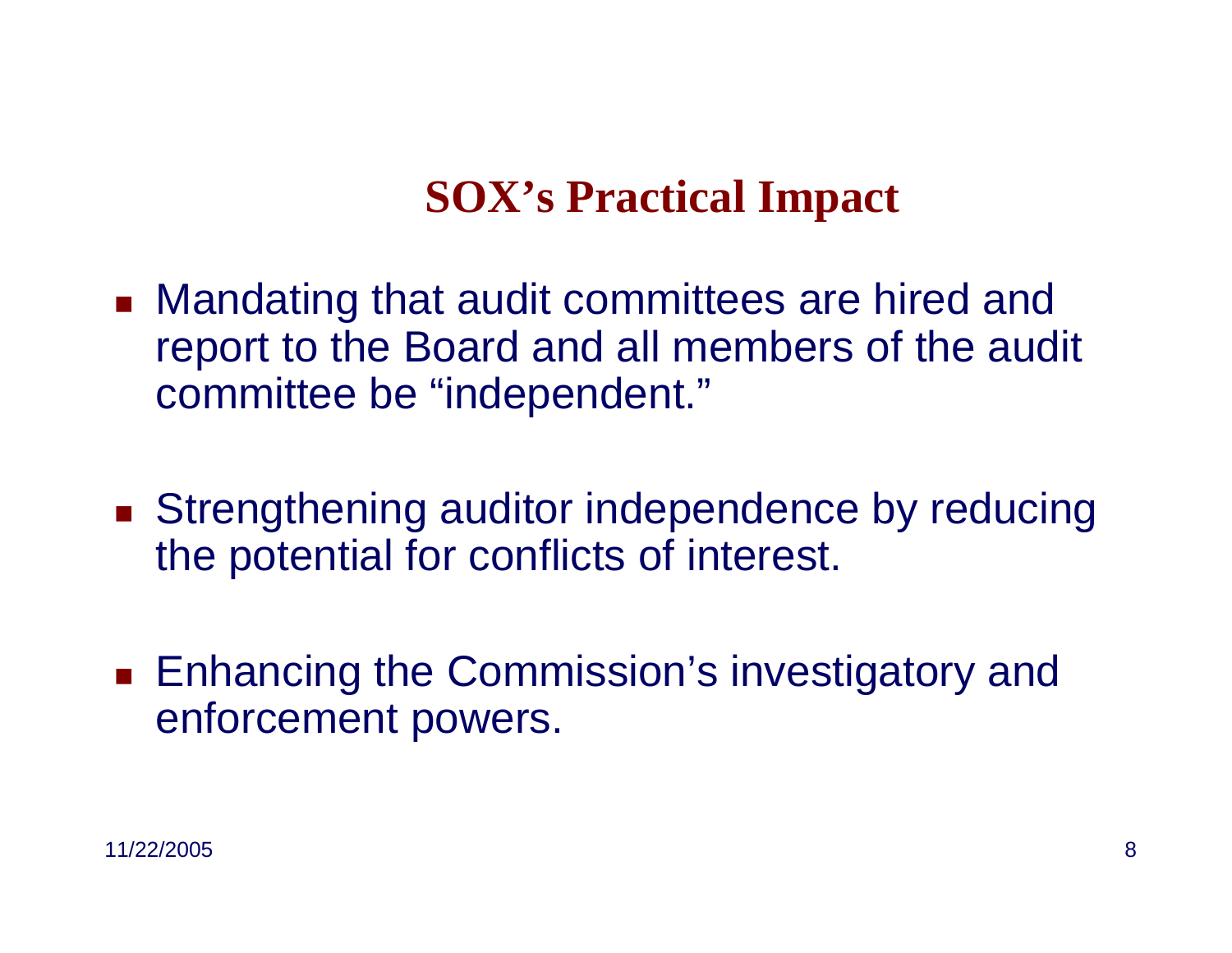**Costs of Complying with SOX Section 404 – Management Assessment of Internal Controls: A Major Concern**

**[Why not Section 302 - Corporate Responsibility for Financial Reports?]**

- Annual compliance cost for Fortune 1000 companies estimated to be \$5.1 million initially and \$3.7 million for on-going programs.
- A study by Financial Executives International put the cost at \$4.3 million per company on average. Regulators' original estimates were \$91,000 per publicly traded company.
- Estimates of large corporations that cannot meet existing deadlines fall in the 10-25% range.
- Do SOX requirements provide large corporations with a competitive advantage over smaller businesses (as is the case with the USA Patriot Act)?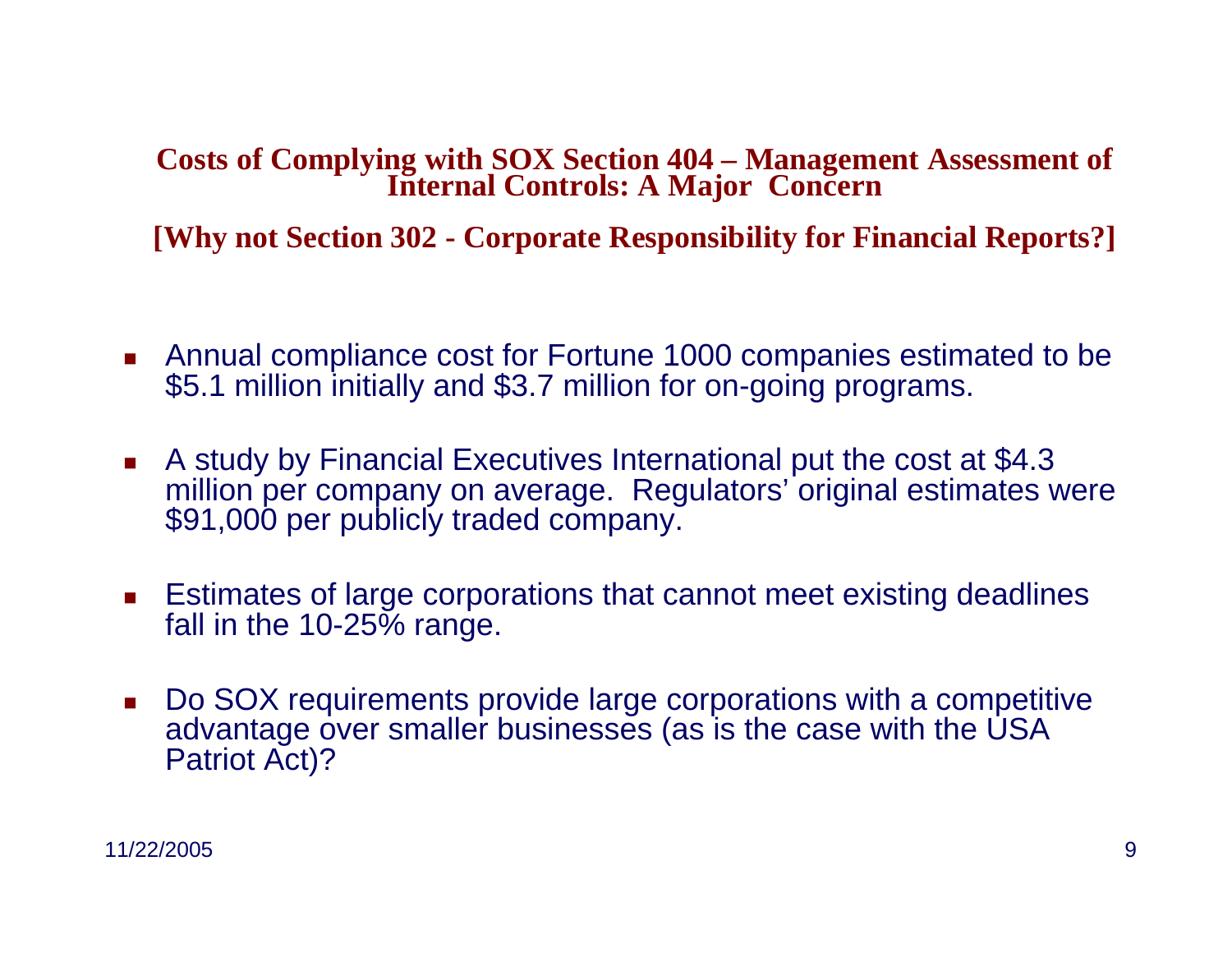#### **Federalism**

Elliot Spitzer and his counterparts matter:

Each state has regulatory authority in this area, though jurisdictional issues arise. Lesson: pleasing the Feds is not always enough.

**New York & Delaware are the key states.**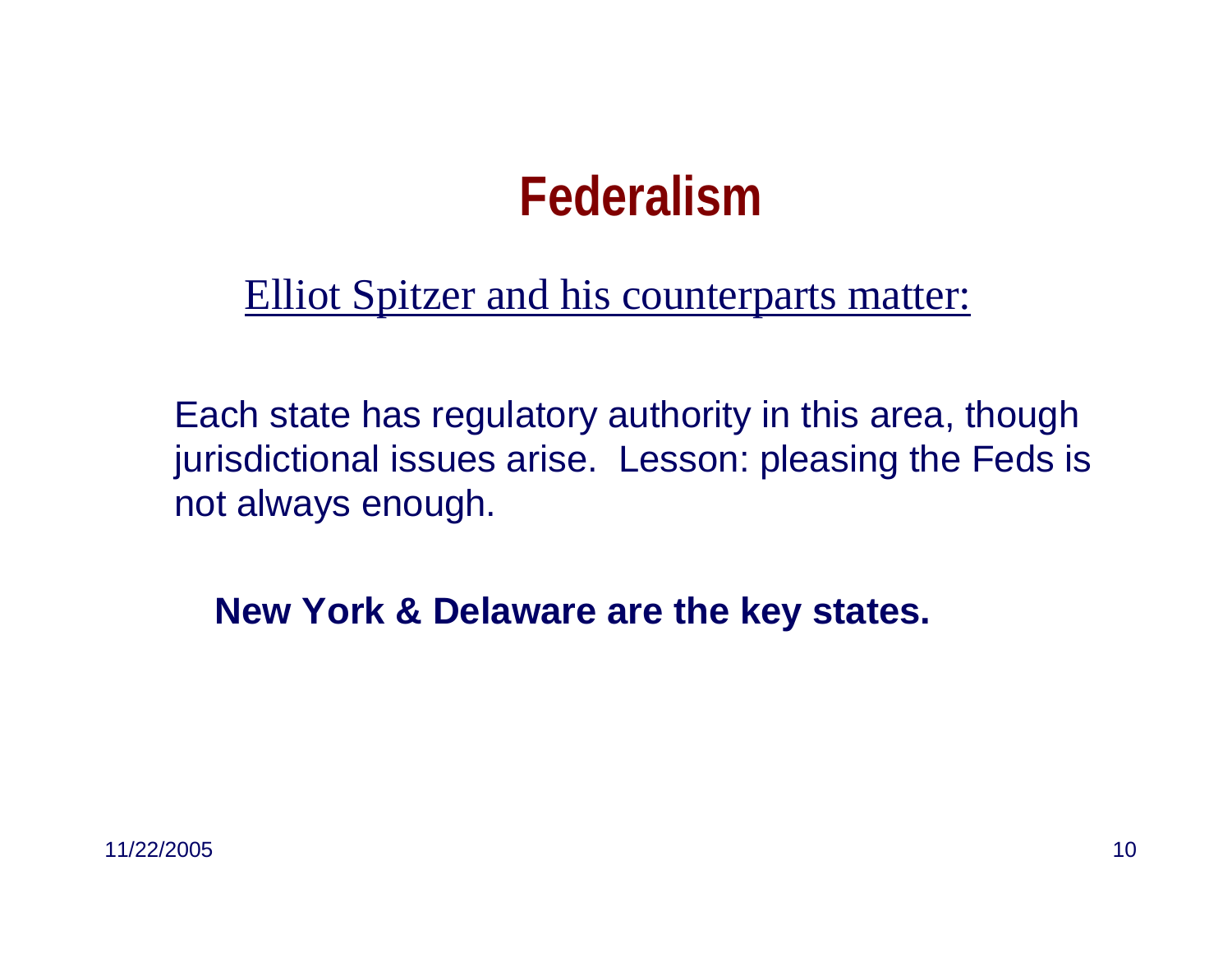# **U.S. Extra-territoriality and its Potential Consequences**

- П Foreign companies threatened to de-list their securities.
- $\mathbf{r}$  SEC Chairman Donaldson postpones (i) SOX implementation of Section 404 for foreign and small/medium companies and (ii) how to treat stock options as a corporate expense.
- Will SOX trigger comparable legislation by other countries, thus making U.S. companies subject to foreign regulators and courts? It has in Canada; others will follow.
- $\mathbf{r}$  Will SOX encourage public corporations to reorganize as private entities, making it harder to conduct due diligence on counterparts?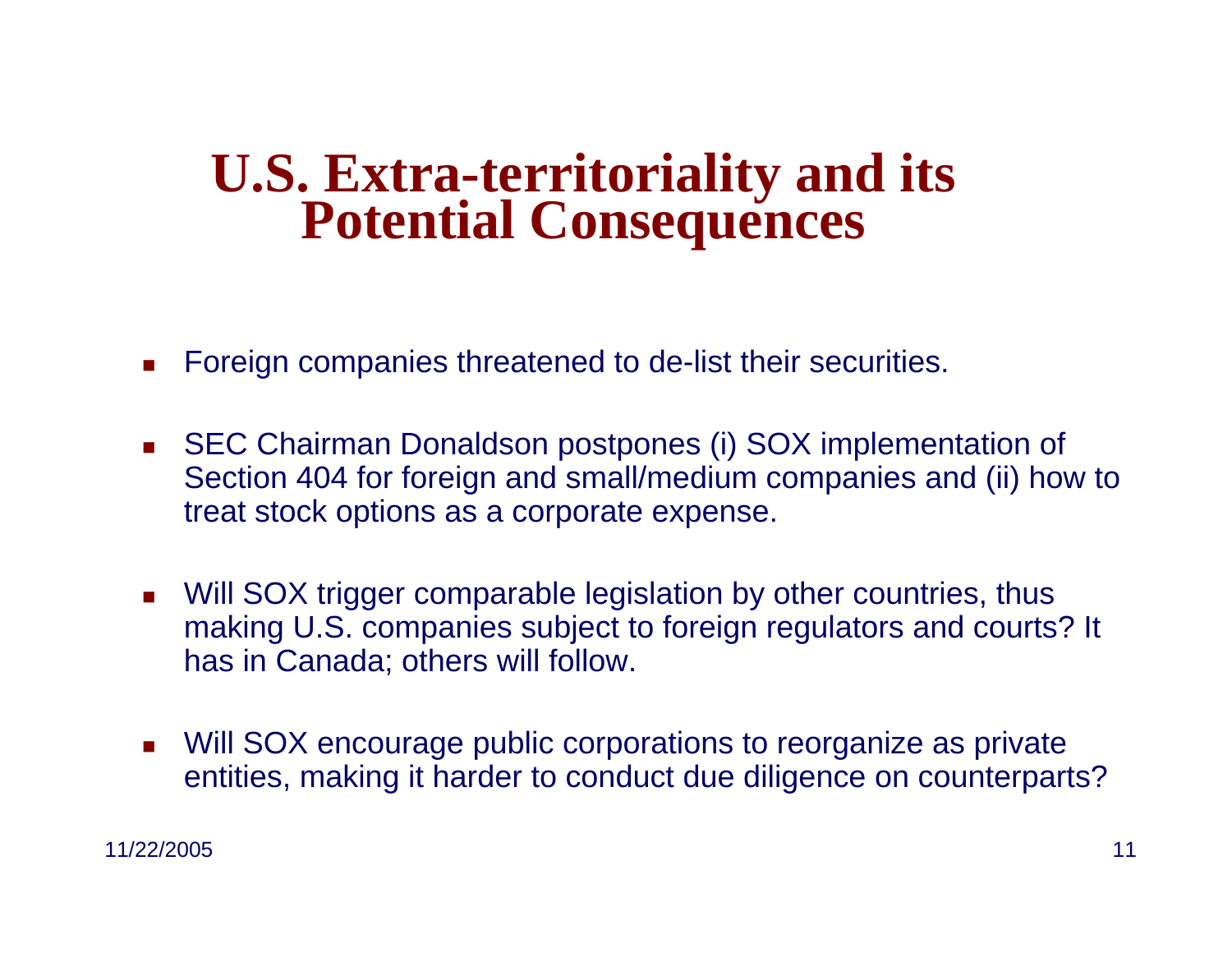## **Is Declaratory Policy Consistent with Operational Policy ?**

- L. Does the White House place a high priority on the enforcement of the law?
- L. Are the political appointees qualified and inclined to enforce the law?
- $\blacksquare$ Do the regulators have a sufficient number of trained personnel to enforce the law?
- L. Do the regulators have the will to enforce the law without upper level support?
- L. Do the regulators have the financial and material resources to enforce the law?
- $\blacksquare$  Is the U.S. Department of Justice (and other federal and state bodies) going to support SEC & PCAOB regulators' actions?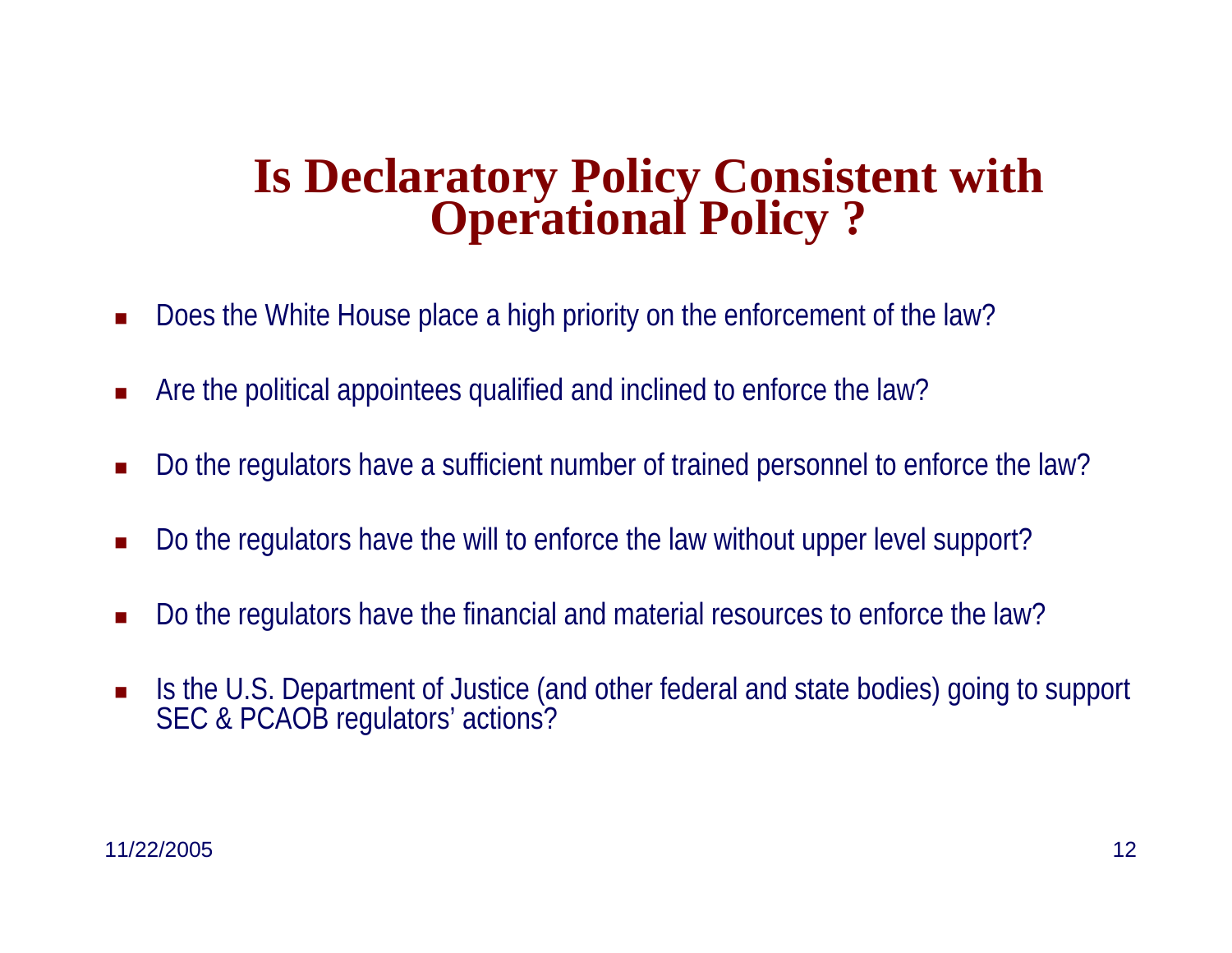### **Effective Corporate Governance Ultimately Depends On The Ethics of Corporate Personnel**

- $\mathcal{L}_{\mathcal{A}}$  Do we expect too much from corporate Boards of Directors? If a country cannot rely on its regulators, can plaintiff lawyers fill the void (shareholder lawsuits & officer and director liability)?
- $\mathcal{L}_{\mathcal{A}}$ Is the U.S. corporate model viable given the 'agency' problem?
- $\mathcal{L}_{\mathcal{A}}$  Is the European continental model more effective since stakeholders play a role in corporate governance?
- $\overline{\phantom{a}}$  If a country cannot rely on its regulators, can plaintiff lawyers fill the void (shareholder lawsuits & officer and director liability)?
- $\mathcal{L}_{\mathcal{A}}$  The separation of operational and oversight authority is critical to effective corporate governance.
- u Corporate culture, not codes of conduct, is the key to corporate governance.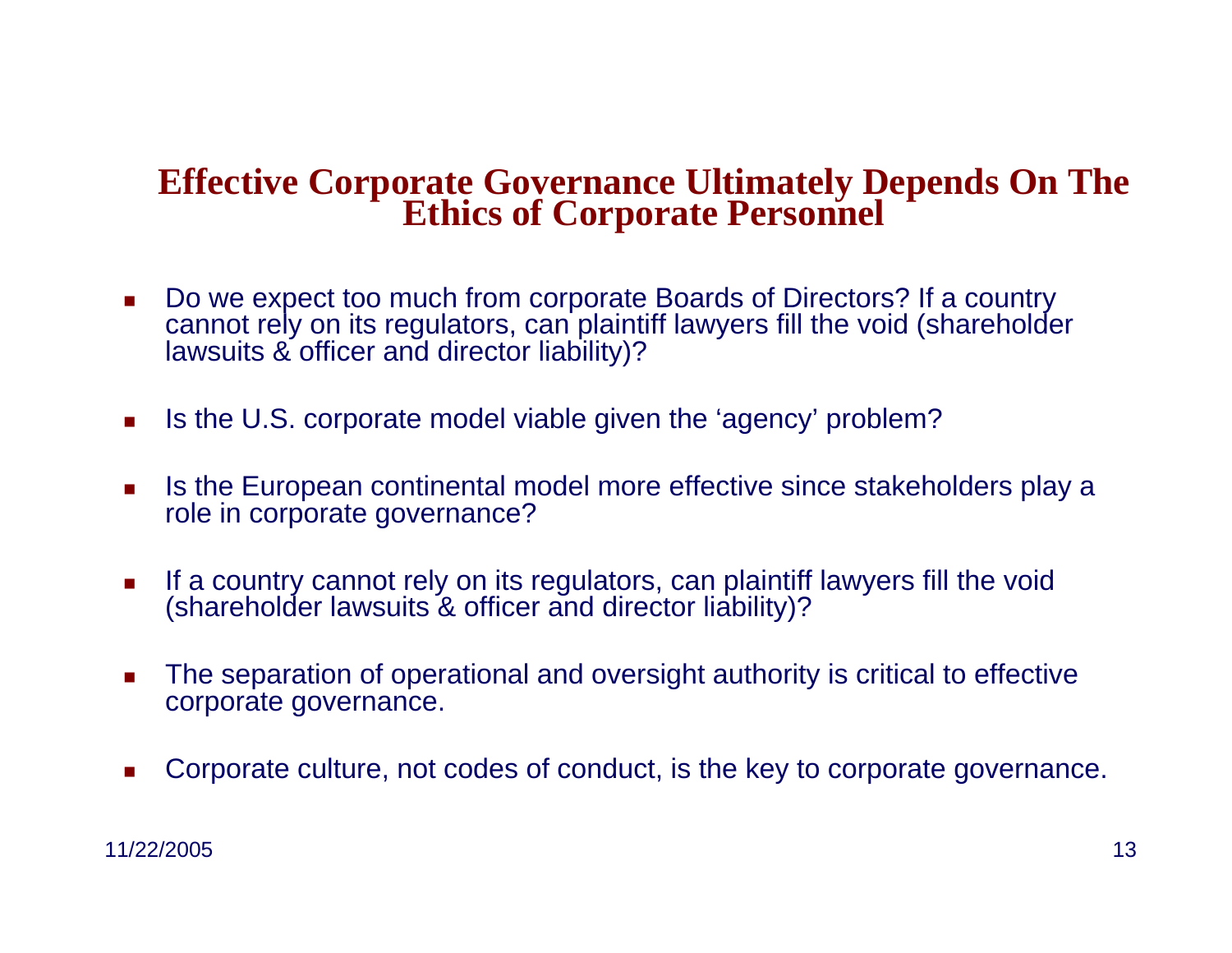## **Unethical Behavior By Individuals: the Belief that . . . .**

- The conduct is not "really" illegal or immoral, which leads into gray areas.
- **If one acts in his/her or the corporation's best interests,** there is a (reasonable) expectation that management will protect and benefit from such behavior.
- $\mathcal{L}_{\mathcal{A}}$  Transgression will never be discovered ("Master of the Universe" Phenomenon).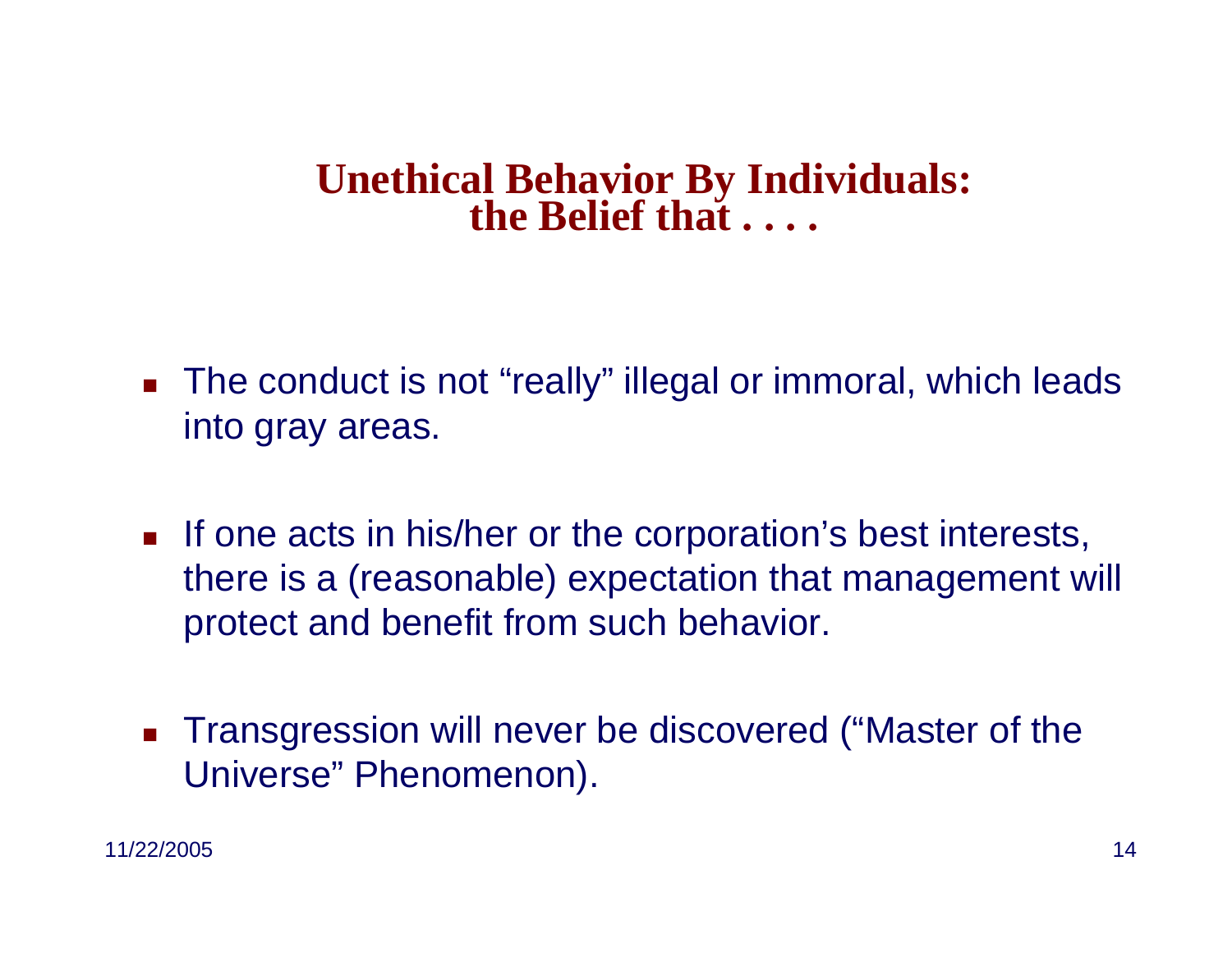#### **Some Current Developments**

- $\mathcal{L}_{\mathcal{A}}$  AIG President Maurice "Hank" Greenberg resigns after it is revealed that his personal charitable foundation (The Starr Foundation) gave charitable contribution of \$4 million to the Asia Society – an organization whose Board includes two AIG Independent Directors (Carla Hills & Richard Hollbrooke). Query: is one really "independent" if predisposed to certain courses of action or is serving on the board to gain networking opportunities? Greenberg like other AIG personnel to take the Fifth Amendment in connection with Elliot Spitzer's investigations of AIG reinsurance transaction with Berkshire Hathaway's subsidiary General Re.
- $\mathcal{L}_{\mathcal{A}}$ ■ SEC's Enforcement Director Steve Cutler resigns – during his 3+ year tenure he obtained \$6 billion in penalties. What is the policy significance? Some fear a "toothless watchdog."
- **COL** ■ BP-Amoco fires 252 employees for unethical behavior (i.e. bribery & corruption). How and why did this occur?
- **COL**  According to Financial Times story, "[t]he trouble is that when share prices rise consistently, few pay much attention to corporate governance." Classic warning signals include: over-dominant CEO, large number of related party transactions, and suspiciously high profits.